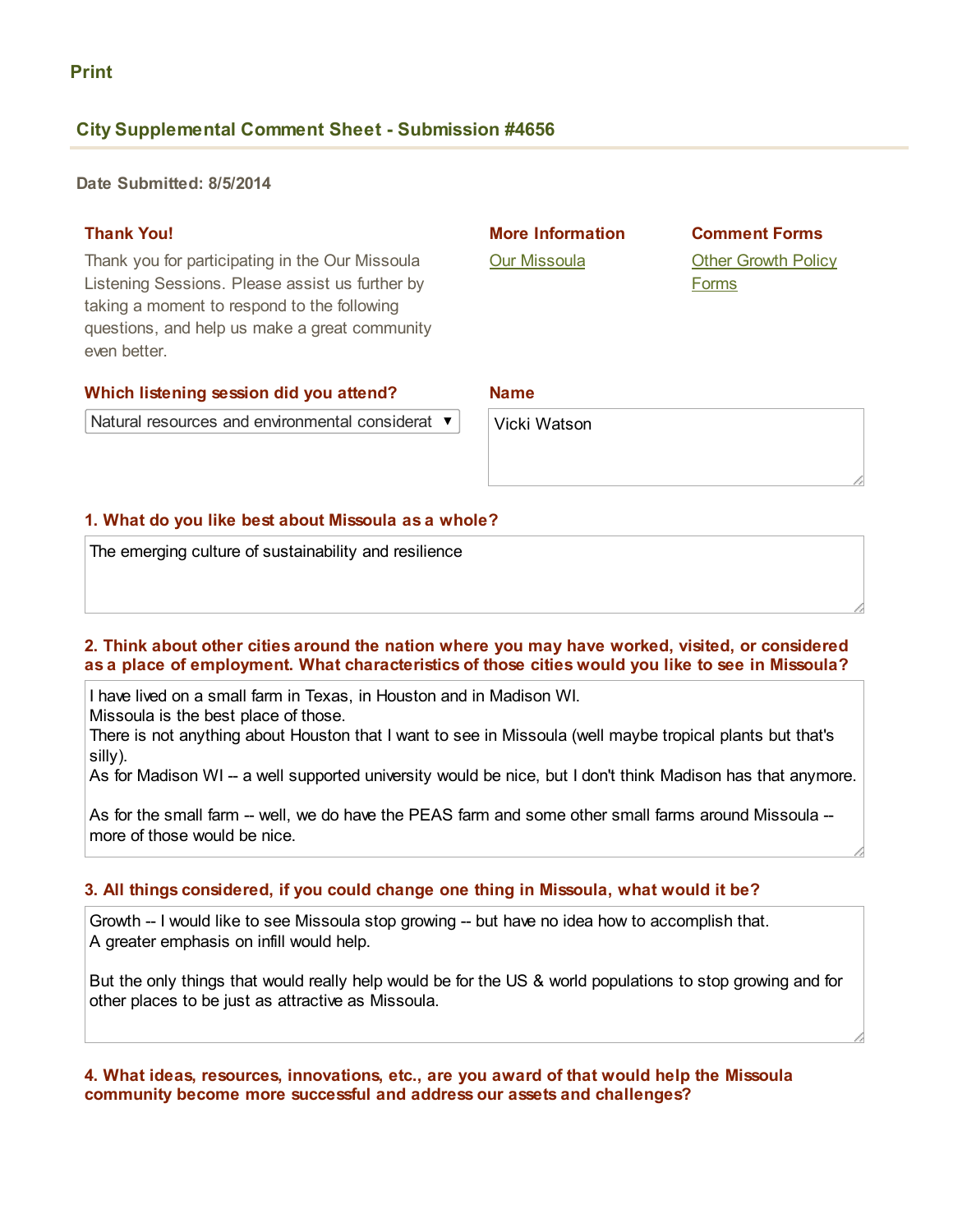For the emerging culture of sustainability  $\&$  resilience to become the dominant culture  $-$  not just in Missoula but everywhere.

# Thanks again for your participation! Is there anything else?

**Thanks** 

# **City Supplemental Comment Sheet - Submission #4657**

Date Submitted: 8/5/2014

#### Thank You!

Thank you for participating in the Our Missoula Listening Sessions. Please assist us further by taking a moment to respond to the following questions, and help us make a great community even better.

#### Which listening session did you attend?

**Housing** 

Our [Missoula](http://www.ci.missoula.mt.us/1748/Our-Missoula)

More Information

Comment Forms Other [Growth](http://mt-missoula3.civicplus.com/1787/Comment) Policy **Forms** 

#### Name

Greg Oliver

#### 1. What do you like best about Missoula as a whole?

2. Think about other cities around the nation where you may have worked, visited, or considered as a place of employment. What characteristics of those cities would you like to see in Missoula?

 $\overline{\textbf{v}}$ 

#### 3. All things considered, if you could change one thing in Missoula, what would it be?

4) Below market rate housing requires some manner of public investment. Identify all the tools for that.

4. What ideas, resources, innovations, etc., are you award of that would help the Missoula community become more successful and address our assets and challenges?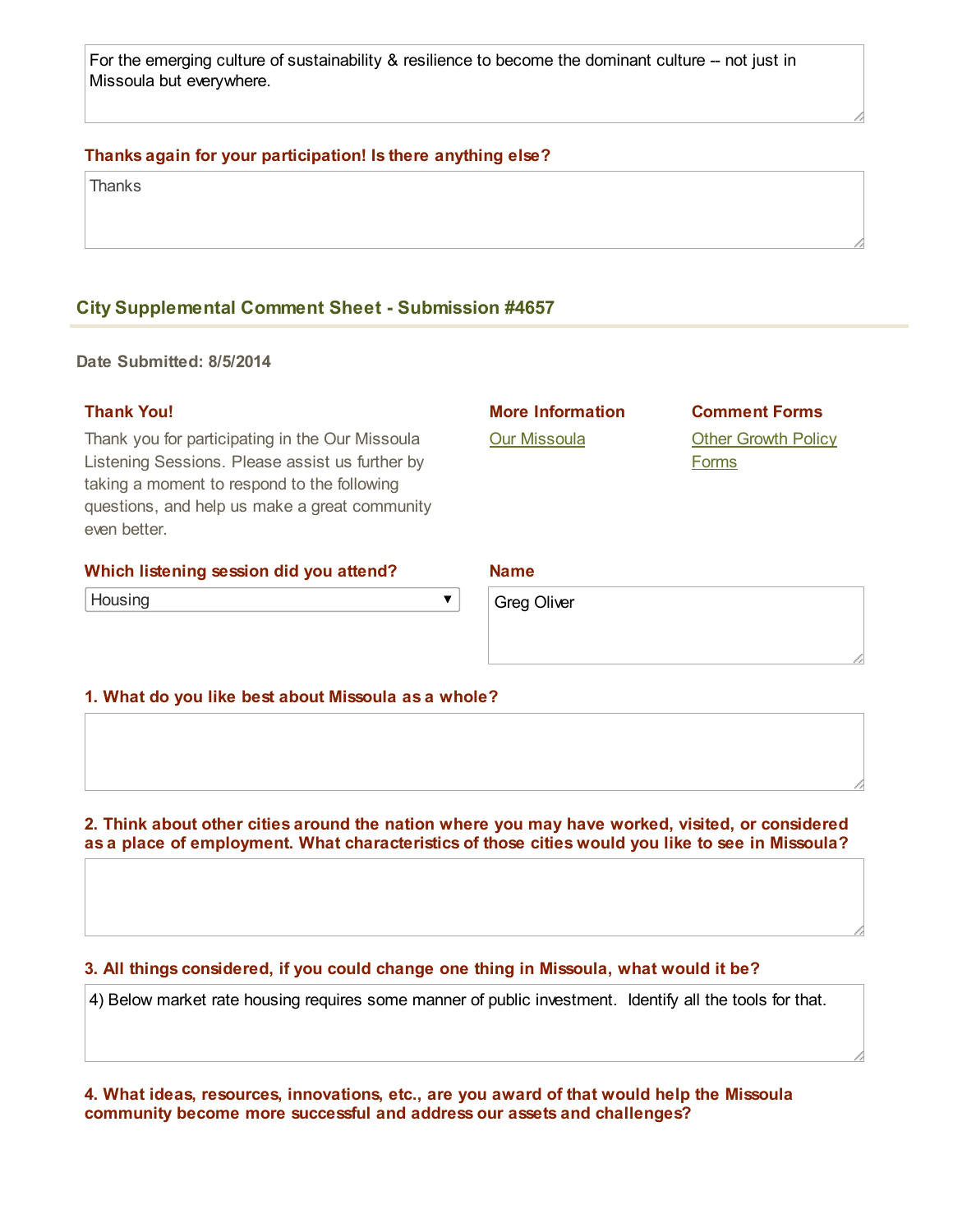1) I will continue thoughts in this space. Possible flexibility with form based codes, feather out density as we are doing with Sawmill district. Possible shared green space instead of tiny individual apartment alotments

2) 10% goal of all new housing units are affordable with clarification about how that will be handled 3) let's try to identify some characteristics associated with Missoula character of buildings that we aim towards.

# Thanks again for your participation! Is there anything else?

Some additional thoughts not necessarily tied to housing: 1) identify nodes in city in which we want to build greater density. These are already emerging: Russell & Broadway, Mount & Russell, Third & Russell, consider some overlay with incentives to developers. Consider areas within at least 1/4 mile radius as a whole how to approach parking, access to parks, proximity to transit,

# **City Supplemental Comment Sheet - Submission #4666**

Date Submitted: 8/6/2014

# Thank You!

Thank you for participating in the Our Missoula Listening Sessions. Please assist us further by taking a moment to respond to the following questions, and help us make a great community even better.

| Which listening session did you attend? |  |  |
|-----------------------------------------|--|--|
|                                         |  |  |

**Housing** 

 $\blacktriangledown$ 

Ruth Link

# 1. What do you like best about Missoula as a whole?

2. Think about other cities around the nation where you may have worked, visited, or considered as a place of employment. What characteristics of those cities would you like to see in Missoula?

3. All things considered, if you could change one thing in Missoula, what would it be?

# More Information

Our [Missoula](http://www.ci.missoula.mt.us/1748/Our-Missoula)

Other [Growth](http://mt-missoula3.civicplus.com/1787/Comment) Policy Forms

Comment Forms

Name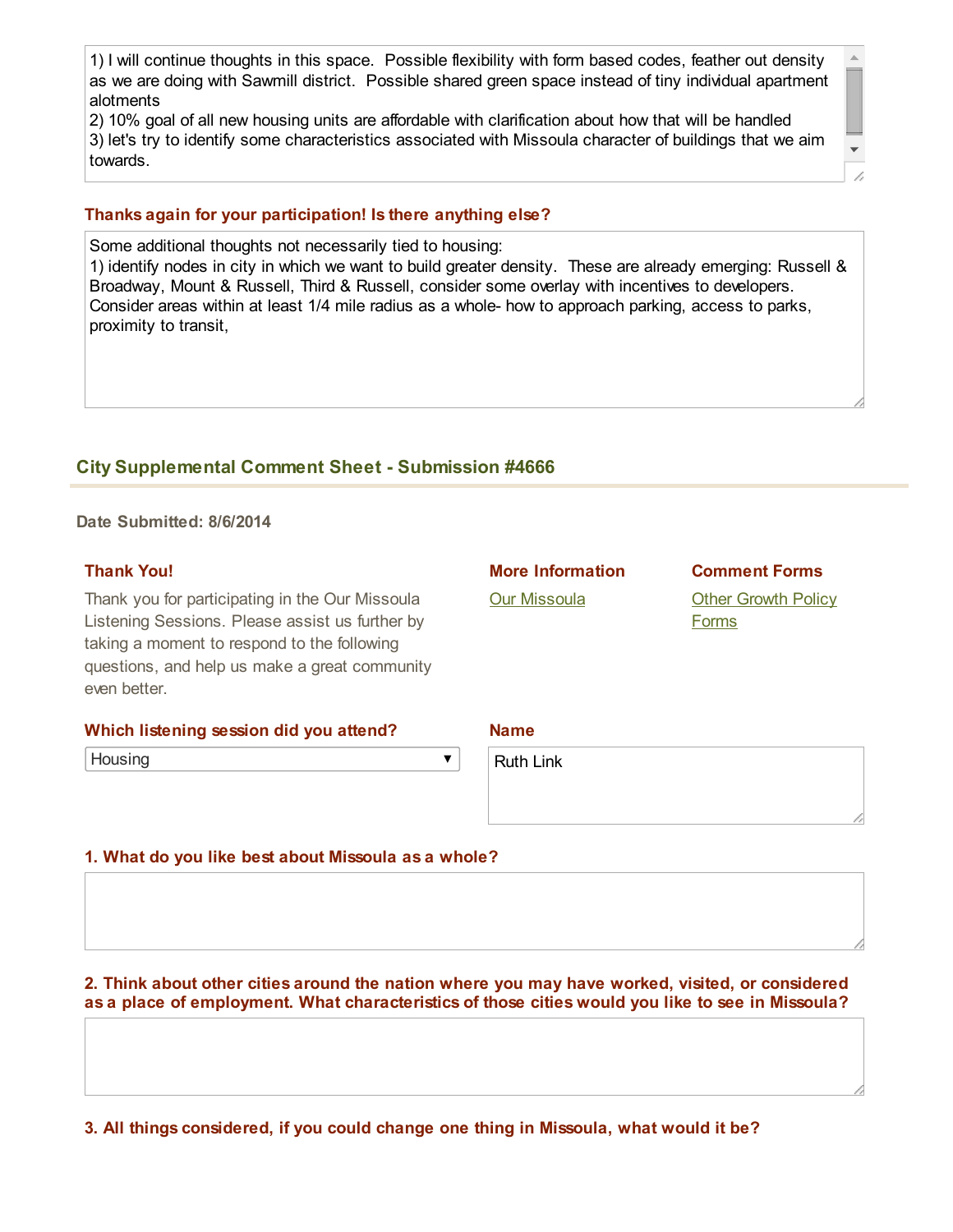### 4. What ideas, resources, innovations, etc., are you award of that would help the Missoula community become more successful and address our assets and challenges?

Plan for housing for those in the workforce, earning 80-120% of the median income.

#### Thanks again for your participation! Is there anything else?

There was a lot of discussion about affordability, and it wasn't until I left that I realized we may have been talking about two different things. I do thing affordable/subsidized housing is an important part of our community, but I'm more interested in having policies that promote and support Workforce Housing. Housing that is intended for those earning 80%-120% of the median income. Thanks!

# **City Supplemental Comment Sheet - Submission #4676**

Date Submitted: 8/6/2014

# Thank You!

Thank you for participating in the Our Missoula Listening Sessions. Please assist us further by taking a moment to respond to the following questions, and help us make a great community even better.

#### Which listening session did you attend?

-- Select One --

# More Information

Our [Missoula](http://www.ci.missoula.mt.us/1748/Our-Missoula)

Comment Forms **Other [Growth](http://mt-missoula3.civicplus.com/1787/Comment) Policy Forms** 

#### Name

Frances L Gates

#### 1. What do you like best about Missoula as a whole?

I enjoy the ease with which I can cycle around town, access food bank services when I need to, and the beautiful river.

 $\blacktriangledown$ 

# 2. Think about other cities around the nation where you may have worked, visited, or considered as a place of employment. What characteristics of those cities would you like to see in Missoula?

I would like to see more ethnic diversity, increased work opportunities for persons ages 40-50 yrs. old who are skilled in their fields, and an increase in working/minimum wages. I would like to see increased hours of operation for public transportation such as later in the evenings, especially during inclement weather conditions, until midnight. This would greatly assist students who study late.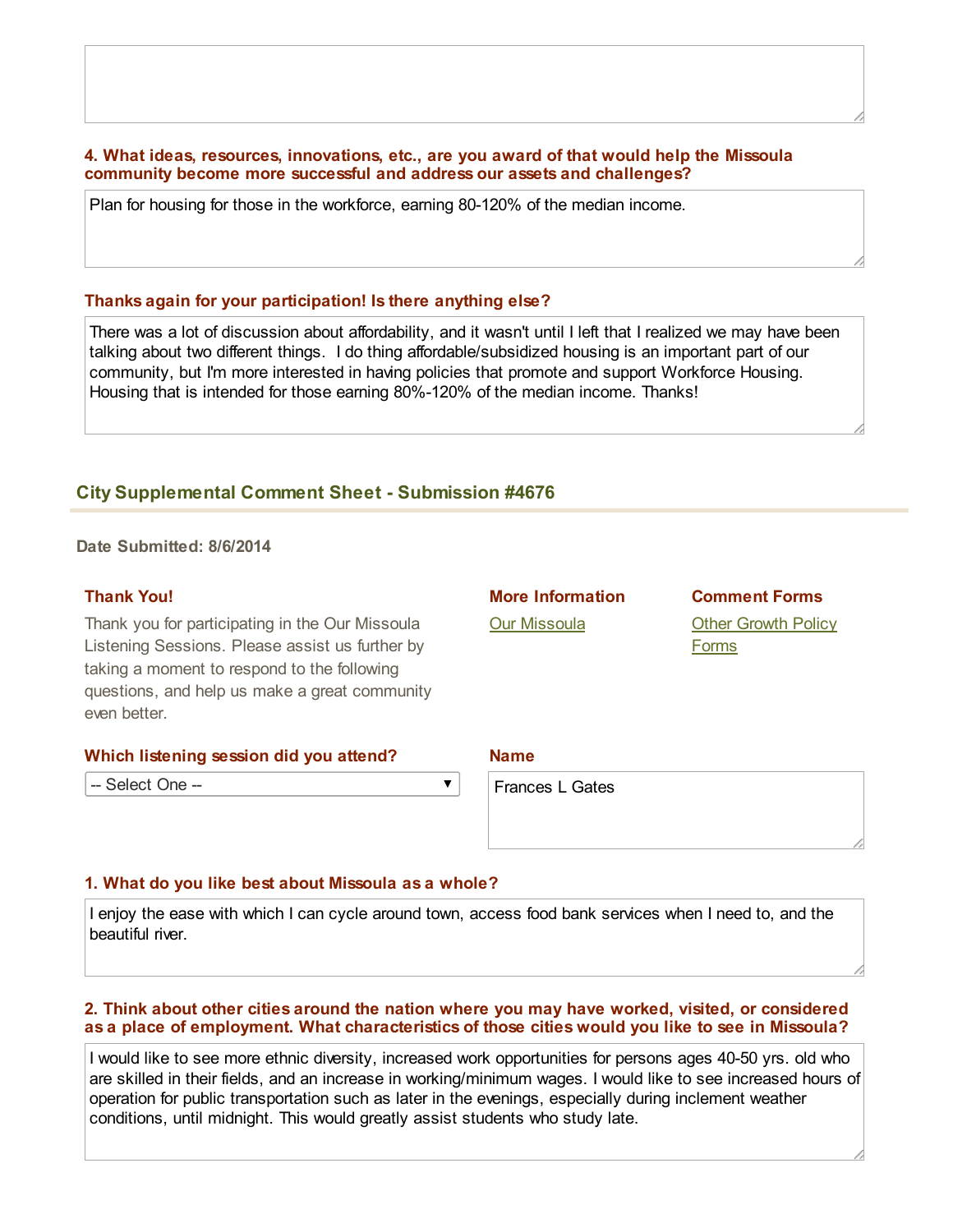# 3. All things considered, if you could change one thing in Missoula, what would it be?

Increase bus/public transport hours of operation until midnight 7 days/week, especially in inclement weather.

# 4. What ideas, resources, innovations, etc., are you award of that would help the Missoula community become more successful and address our assets and challenges?

Missoula would greatly benefit from monthly coalition meetings that would integrate social services, the medical community, and education community to educate people who work with aging and disabled persons. Meetings would provide networking opportunities for professionals free of charge and varied speakers/trainings can be offered. Perhaps something like this would assist in establishing greater quality environments/community interaction for aging/disabled persons.

#### Thanks again for your participation! Is there anything else?

Thank you for including me as a community member. This listening session was informative and interesting to attend.

# **City Supplemental Comment Sheet - Submission #4678**

Date Submitted: 8/6/2014

#### Thank You!

Thank you for participating in the Our Missoula Listening Sessions. Please assist us further by taking a moment to respond to the following questions, and help us make a great community even better.

#### Which listening session did you attend?

Community wellness

 $\blacktriangledown$ 

# More Information **Our [Missoula](http://www.ci.missoula.mt.us/1748/Our-Missoula)**

Comment Forms **Other [Growth](http://mt-missoula3.civicplus.com/1787/Comment) Policy** 

Forms

#### Name

Frances L Gates

# 1. What do you like best about Missoula as a whole?

I appreciate the presence of the Montana State University College of Nursing on the Missoula campus. I also enjoy that Missoula has a relatively low crime rate.

### 2. Think about other cities around the nation where you may have worked, visited, or considered as a place of employment. What characteristics of those cities would you like to see in Missoula?

I would like to see integration and awareness of ethnic communities to increase Missoula's diversity as well as to increase people's understanding of ethnic identity and racial equity concerns in work and education environments.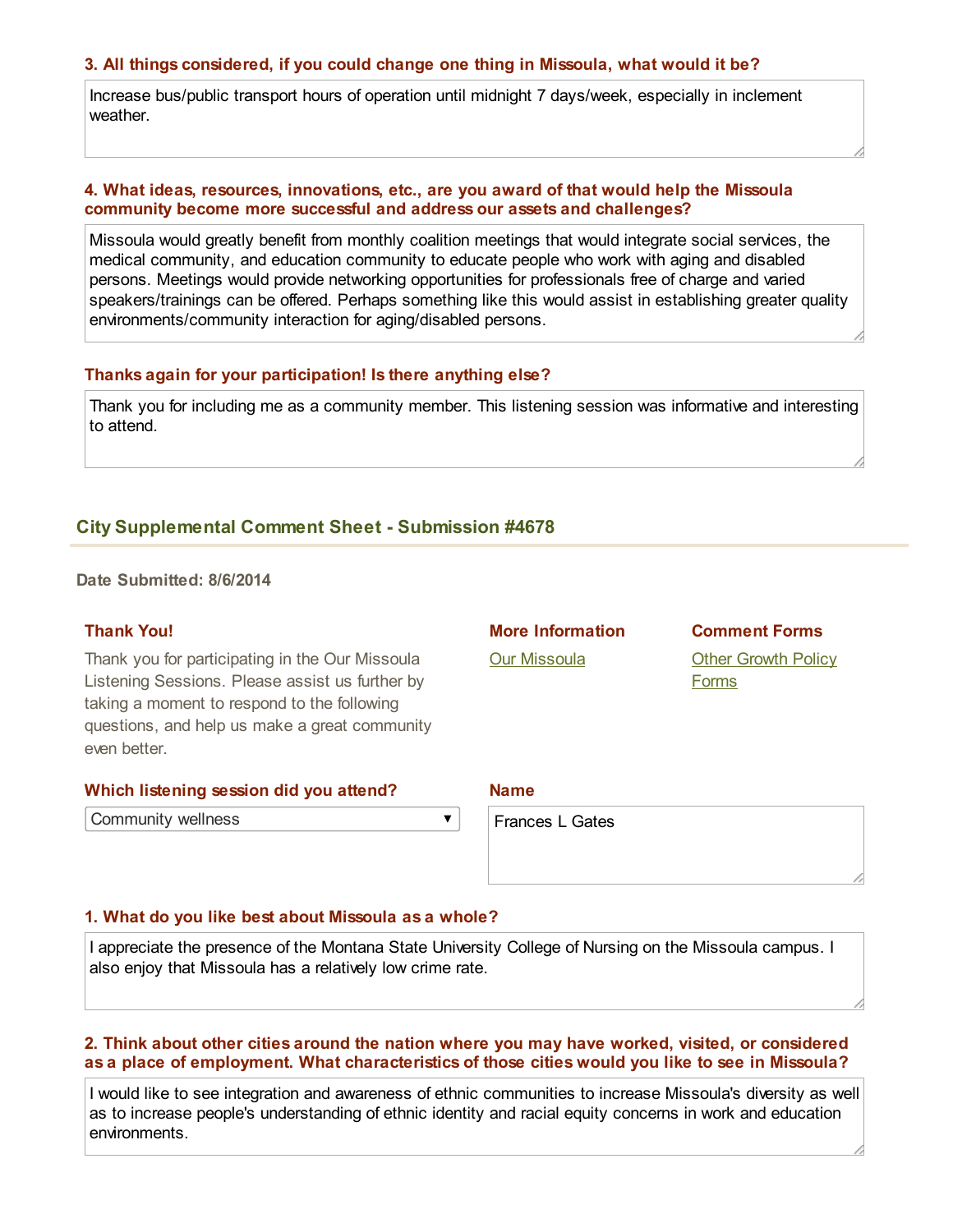# 3. All things considered, if you could change one thing in Missoula, what would it be?

I would like to see the University of Montana and the Missoula community encourage responsible use of alcohol, and discourage use of substances such as marijuana and/or other damaging/illegal drugs. It would be helpful if people in Missoula, especially students, understood how abuse of alcohol and other drugs does impeded their ability to develop long-term relationships with students from other nations and subsequently may damage future business relations within Missoula.

# 4. What ideas, resources, innovations, etc., are you award of that would help the Missoula community become more successful and address our assets and challenges?

It would be helpful to hold forums on the University of Montana campus addressing the issue of creating and maintaining relationships with students from other countries as well as addressing how substance use/abuse can impede the global image of the university.

#### Thanks again for your participation! Is there anything else?

Thank you for including me as a community member. I appreciate the Missoula Mayor's office for hosting this listening session. It provided an opportunity for me to network as a professional.

# **City Supplemental Comment Sheet - Submission #4680**

Date Submitted: 8/6/2014

# Thank You!

Thank you for participating in the Our Missoula Listening Sessions. Please assist us further by taking a moment to respond to the following questions, and help us make a great community even better.

#### Which listening session did you attend?

Economic development

 $\overline{\mathbf{v}}$ 

More Information Our [Missoula](http://www.ci.missoula.mt.us/1748/Our-Missoula)

Comment Forms **Other [Growth](http://mt-missoula3.civicplus.com/1787/Comment) Policy** Forms

Name

Frances L Gates

#### 1. What do you like best about Missoula as a whole?

I appreciate the river and surrounding beauty.

# 2. Think about other cities around the nation where you may have worked, visited, or considered as a place of employment. What characteristics of those cities would you like to see in Missoula?

Characteristics that I have enjoyed about other cities I have lived in include: ethnic diversity, many employment opportunities, and interfaith collaboration with social services.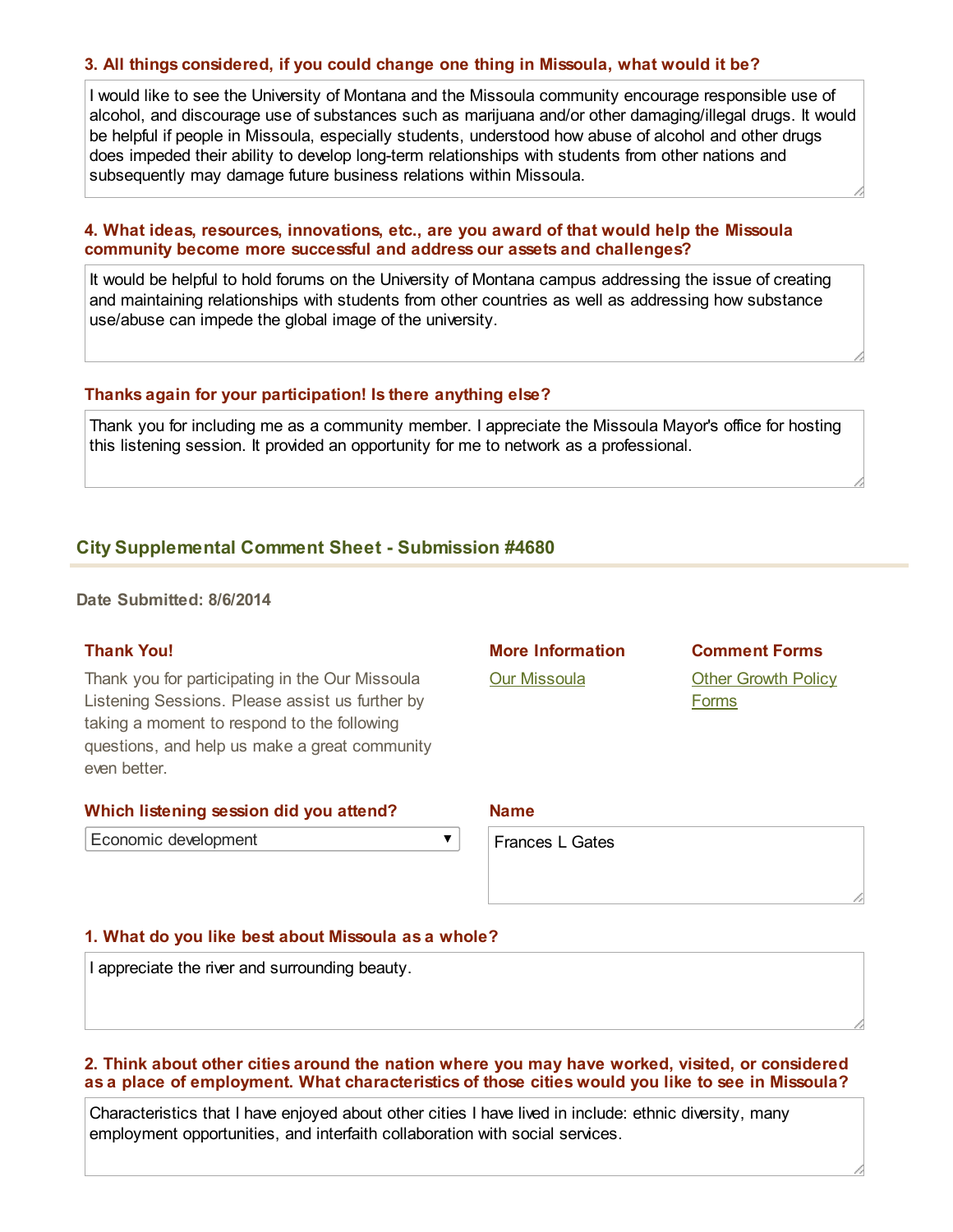#### 3. All things considered, if you could change one thing in Missoula, what would it be?

I would like to see an increase in wages.

### 4. What ideas, resources, innovations, etc., are you award of that would help the Missoula community become more successful and address our assets and challenges?

The "Reconnecting America" website presents federal grant information to help cities such as for infrastructure investments. One such program titled, "Strong Cities, Strong Communities Visioning Challenge (SC2) may be helpful.

#### Thanks again for your participation! Is there anything else?

Thank you for including me as a community member. I hope to learn more about Missoula's economic outlook and funding concerns in the future.

# **City Supplemental Comment Sheet - Submission #5001**

Date Submitted: 10/1/2014

#### Thank You!

Thank you for participating in the Our Missoula Listening Sessions. Please assist us further by taking a moment to respond to the following questions, and help us make a great community even better.

| Which listening session did you attend? |  |
|-----------------------------------------|--|
|-----------------------------------------|--|

**Transportation** 

Bob Giordano

#### 1. What do you like best about Missoula as a whole?

getting better for walking biking and transit. there are real places here.

#### 2. Think about other cities around the nation where you may have worked, visited, or considered as a place of employment. What characteristics of those cities would you like to see in Missoula?

 $\overline{\textbf{v}}$ 

more walkable, bikable and transit friendly. we need more public plazas and places in the heart of the city. less pollution, noise and crashes.

3. All things considered, if you could change one thing in Missoula, what would it be?

Name

More Information

Our [Missoula](http://www.ci.missoula.mt.us/1748/Our-Missoula)

**Other [Growth](http://mt-missoula3.civicplus.com/1787/Comment) Policy Forms** 

Comment Forms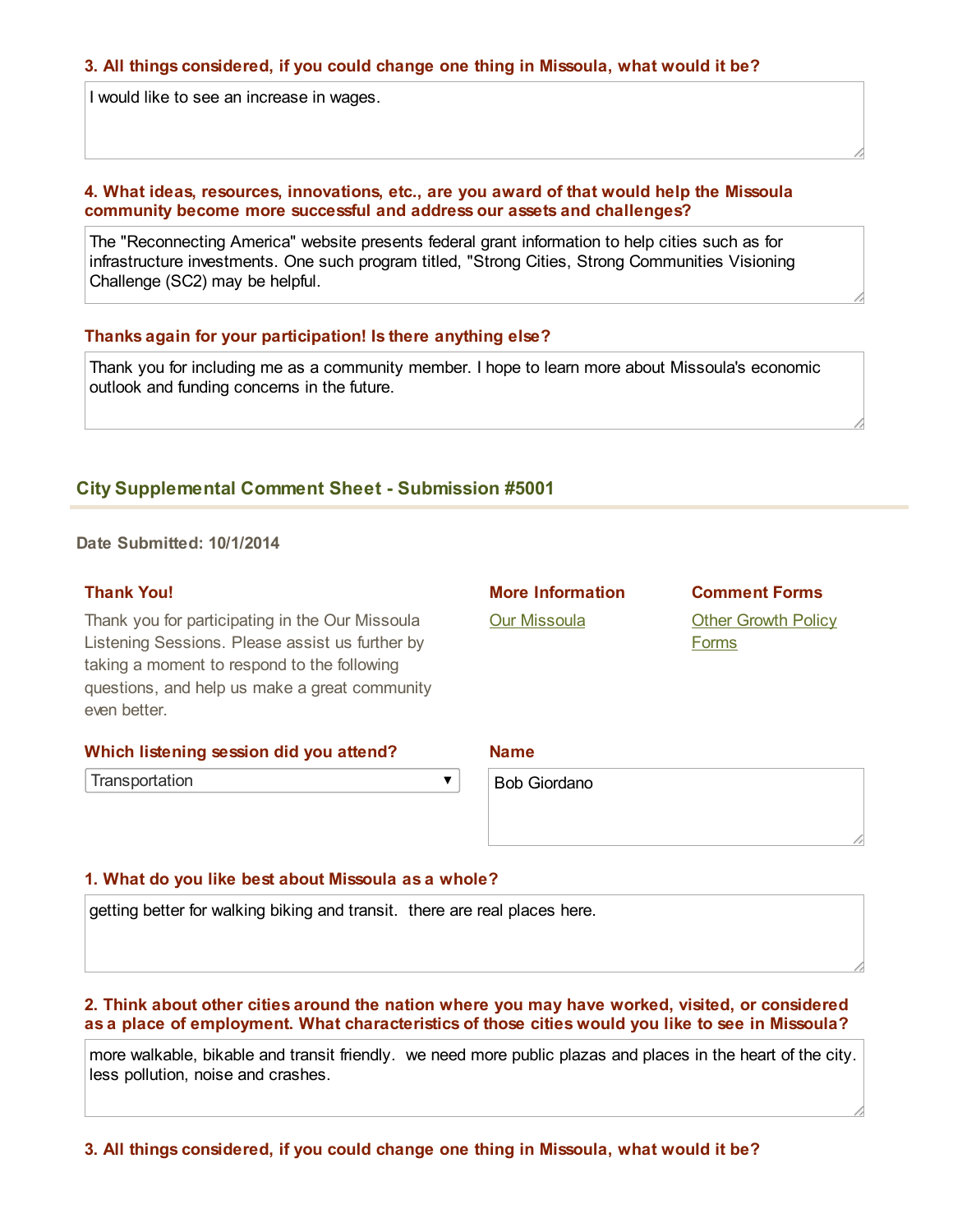change from auto oriented to pedestrian oriented.

# 4. What ideas, resources, innovations, etc., are you award of that would help the Missoula community become more successful and address our assets and challenges?

change all stop lights in the city to modern, human-scale, single lane roundabout. do 'road diets' on all 4 and 5 lane roads down to a 3lane road (one travel lane in each direction, with a center turn lane, along with bike lanes or cycle tracks. implement a complete n'hood greenway system. finish the bike lanes, sidewalks and urban trails, and have the urban trails connect to more regional trails. start bike share and car share. bring back passenger rail to downtown. increase transit too.

# Thanks again for your participation! Is there anything else?

**Thanks** 

# **City Supplemental Comment Sheet - Submission #5003**

Date Submitted: 10/1/2014

# Thank You!

Thank you for participating in the Our Missoula Listening Sessions. Please assist us further by taking a moment to respond to the following questions, and help us make a great community even better.

# Which listening session did you attend?

Planning/surveying/engineering

More Information

Our [Missoula](http://www.ci.missoula.mt.us/1748/Our-Missoula)

Comment Forms **Other [Growth](http://mt-missoula3.civicplus.com/1787/Comment) Policy** Forms

Name

Cameron Best

# 1. What do you like best about Missoula as a whole?

I love the community in Missoula, and the beauty that we are surrounded by in all directions.

 $\blacktriangledown$ 

# 2. Think about other cities around the nation where you may have worked, visited, or considered as a place of employment. What characteristics of those cities would you like to see in Missoula?

Bicycling is a key component to any city I will ever live in, as well as density the two go hand in hand for the most part. Sprawling cities are horrific to bike in, and I am happy Our Missoula is focussing inward.